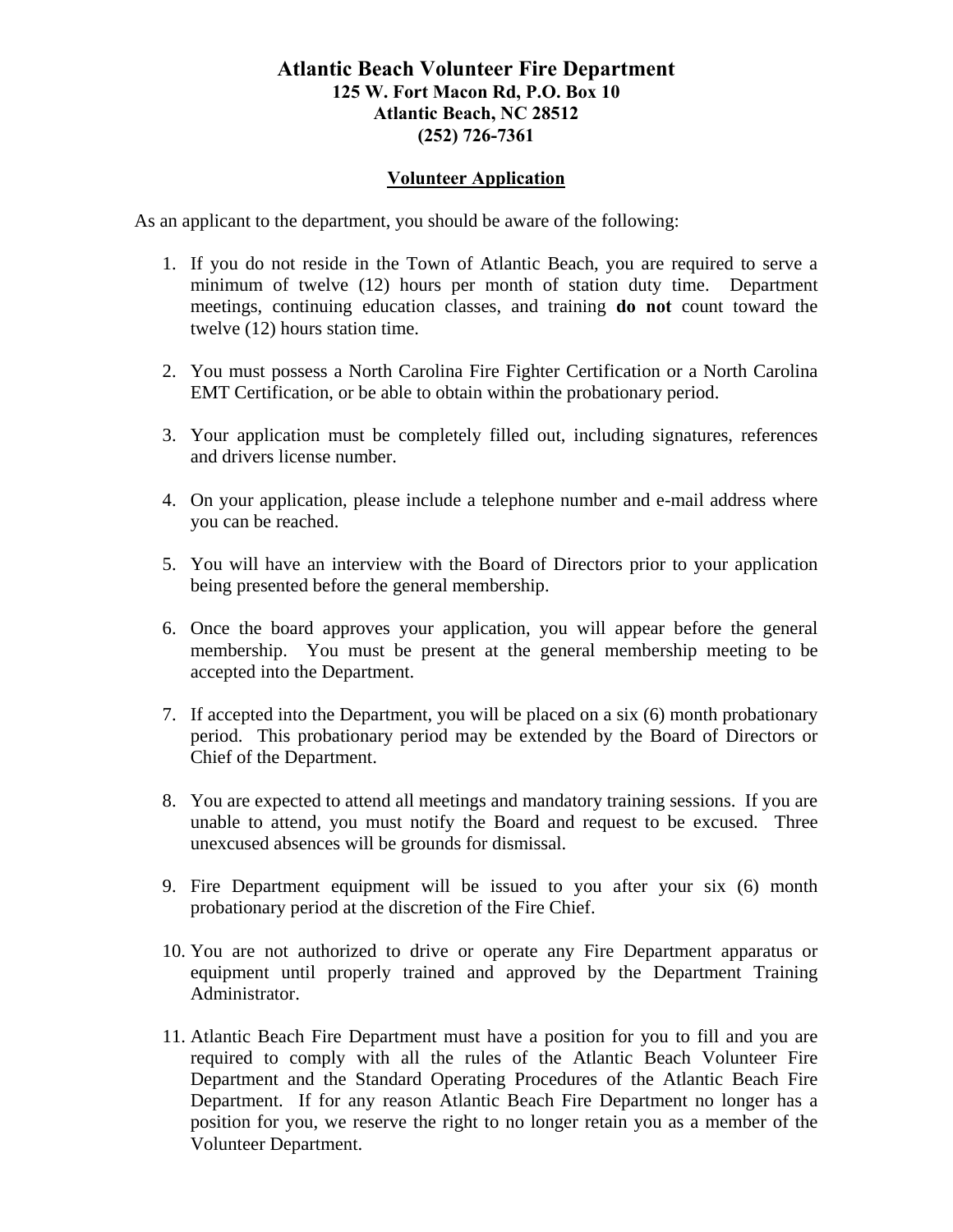# **Atlantic Beach Volunteer Fire Department**

## **Application For Membership**

|  |  | Have you ever been convicted of any crimes other than misdemeanors? _____________ |  |
|--|--|-----------------------------------------------------------------------------------|--|
|  |  |                                                                                   |  |